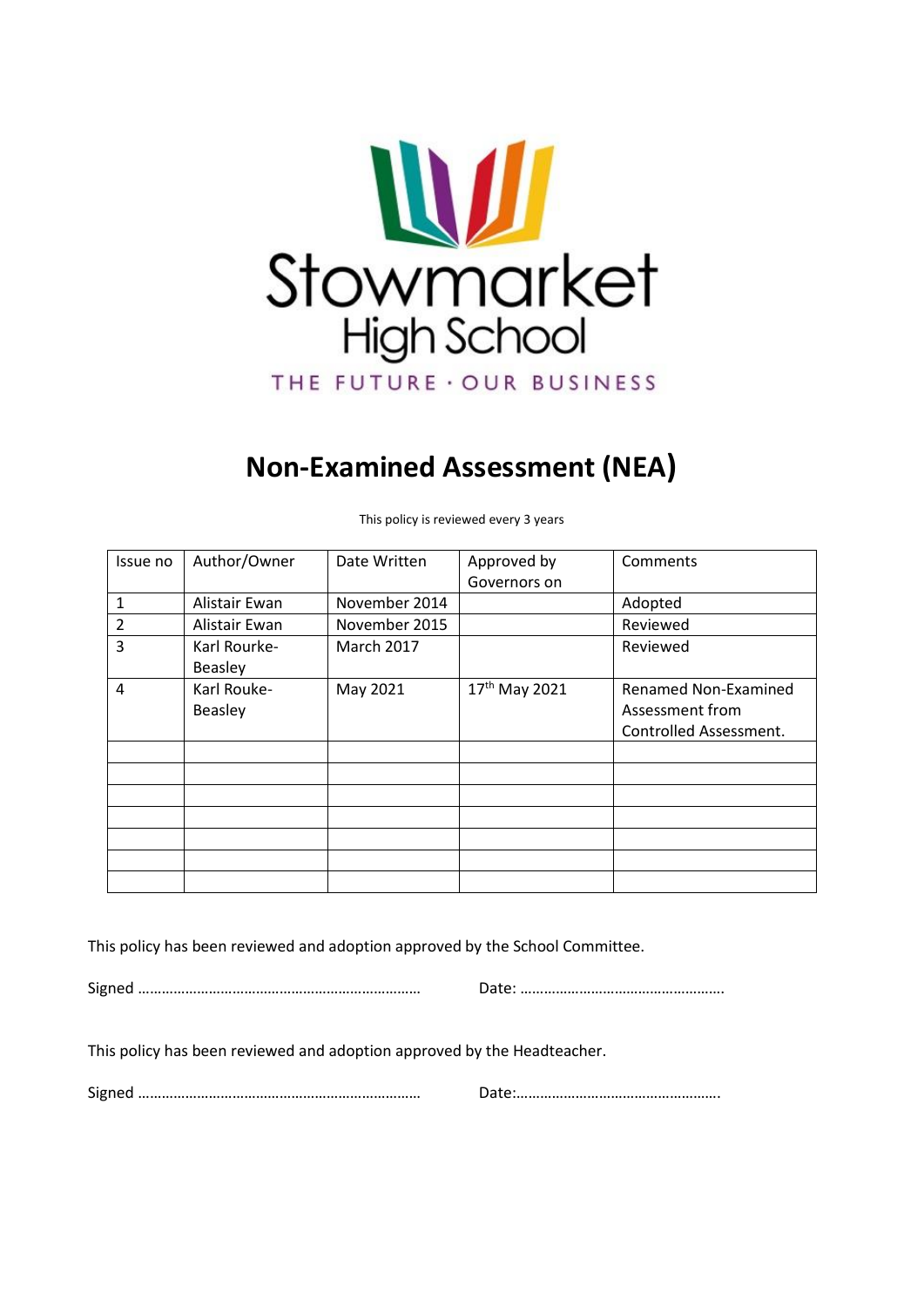#### **Index**

|                                |    |                               | Page |
|--------------------------------|----|-------------------------------|------|
| Rationale                      |    |                               | 2    |
| Policy                         |    |                               | 2    |
| Guidelines                     |    |                               |      |
|                                | 1. | Subject Leaders will          | 2    |
|                                | 2. | Teaching Staff will           | 3    |
|                                | 3. | SENCo will                    | 3    |
|                                | 4. | Examination Office Staff will | 4    |
| Monitoring and Evaluation      |    |                               | 4    |
| <b>Dissemination of Policy</b> |    |                               |      |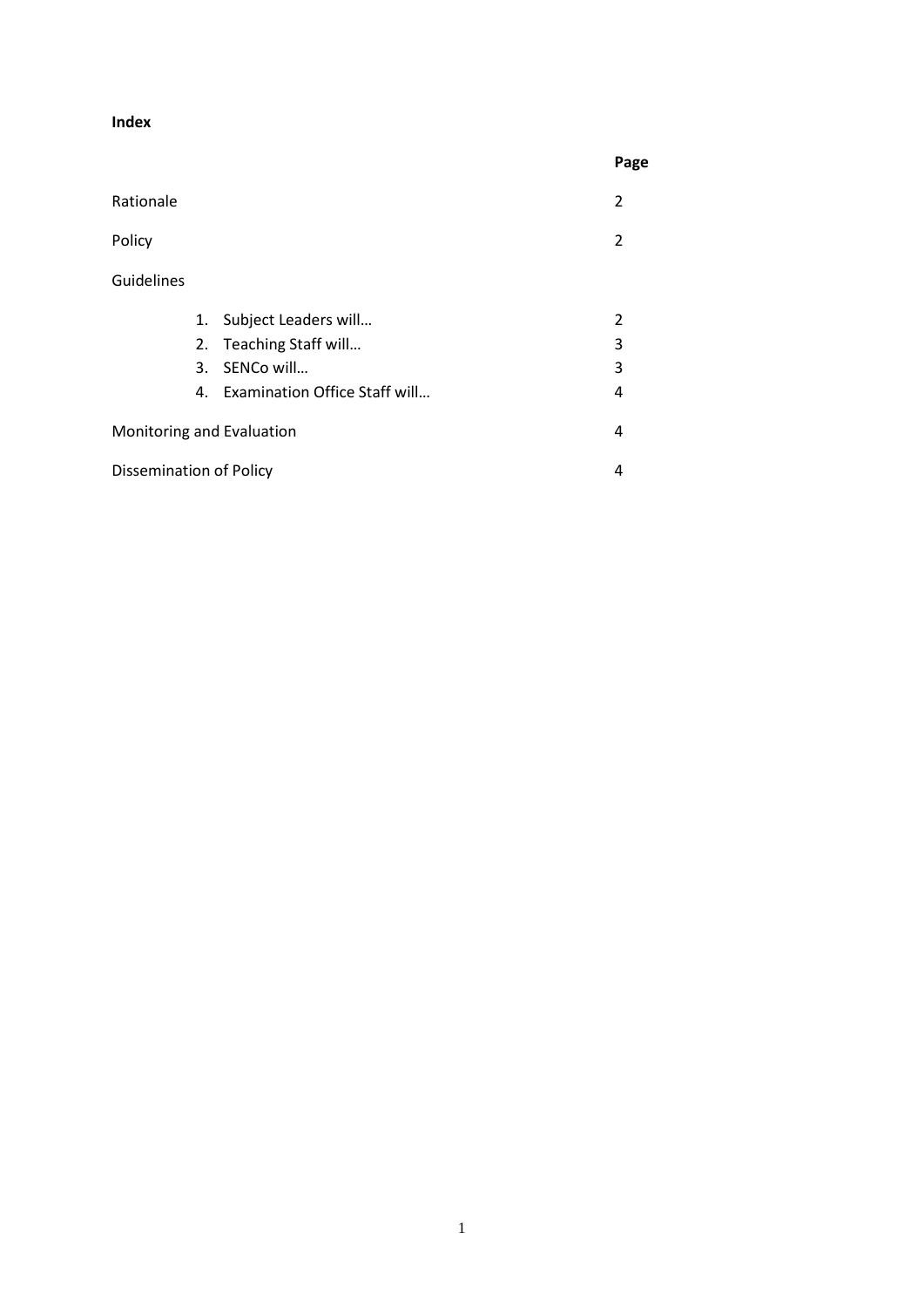## **Rationale**

The School Committee is committed to the safe and secure conduct of NEAs in the best interests of students and with clear guidelines for all relevant staff.

## **Policy**

- All NEAs will comply with JCQ guidelines contained in the document 'Instructions for Conducting NEAs' of which every subject leader has a copy. There is also a copy in the Staff Files section of the intranet.
- All NEAs will also adhere to awarding bodies' subject-specific guidelines.
- Every student will be given a copy of the relevant JCQ 'Notice to Candidates' before undertaking his/her first NEA. This notice is also posted outside the examinations notice board and in the examinations section of the school website.
- As far as is possible the Head of Centre will ensure that NEAs are spread throughout the duration of KS4 in the interests of students' workload and resource management, especially with regard to the use of ICT facilities.
- The school will ensure that access arrangements and special consideration guidelines are adhered to in relation to NEAs as they are with regard to formal written examinations.

## **Guidelines**

## **1. Subject Leaders will:**

- decide on the specification to be followed, in consultation with other teachers in the department and the Headteacher.
- ensure that they and individual teachers for whom they have responsibility are aware of and comply with all relevant guidelines from JCQ and awarding bodies.
- ensure that at least 40% of overall assessment (controlled and/or external assessment) is taken in the exam series in which the qualification is certificated.
- standardise the marking of all teachers involved in assessing an internally assessed component.
- where appropriate develop new assessment tasks or contextualise sample assessment tasks to meet local conditions.
- supply to the Examinations Officer in good time all requested details concerning unit codes, entries and marks
- obtain confidential materials/tasks set by awarding bodies in sufficient time to prepare for the assessment(s) and ensure that such materials are stored securely at all times
- ensure that students and supervising teachers sign authentication forms on completion of the assessment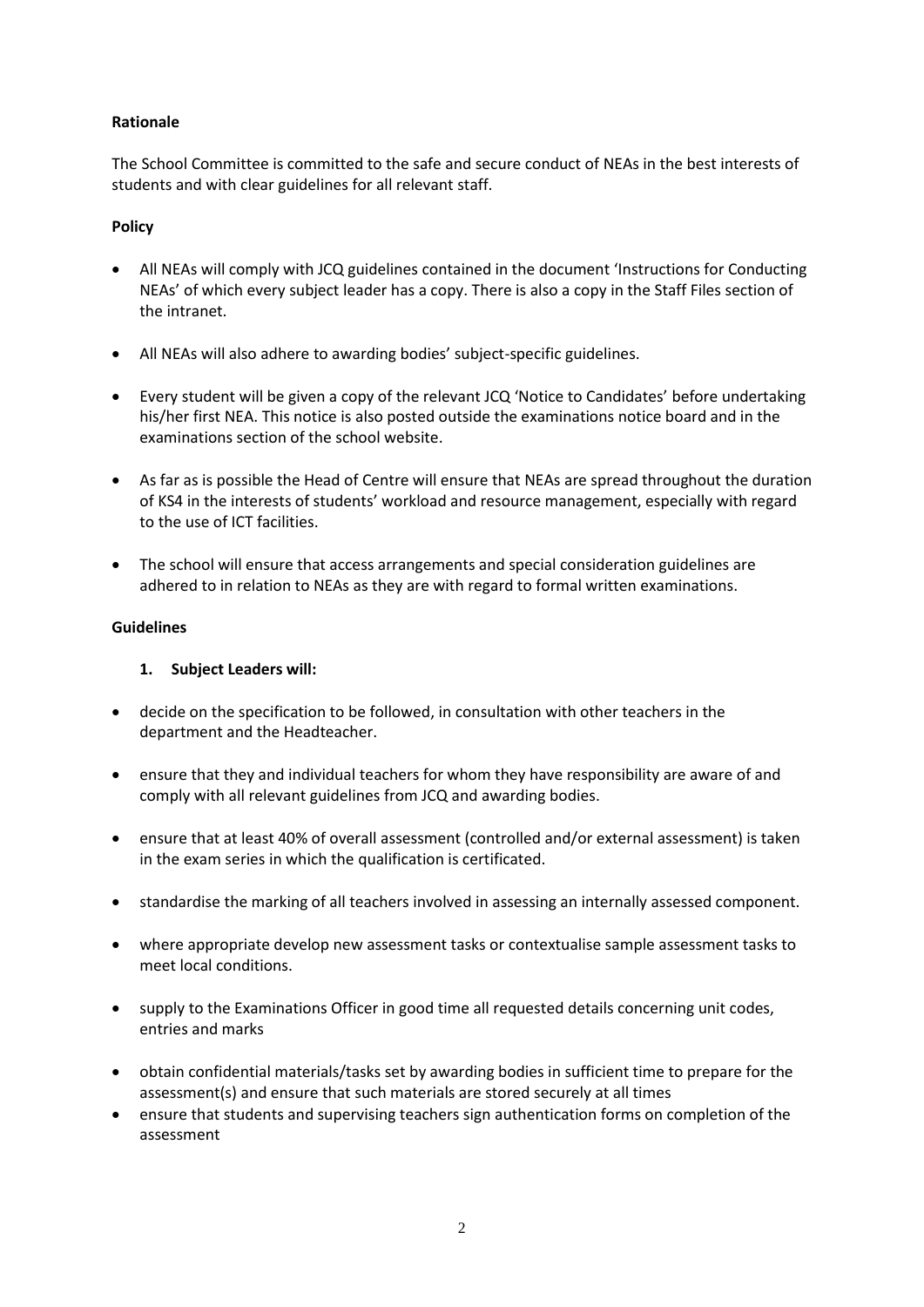- monitor the completion and marking of NEAs by subject teachers within their area of responsibility
- post completion, retain candidates' work securely in a locked store or cupboard (for hard copies) or on a secure area of the school network which is subject to regular back-up for electronic copies until after the closing date for enquiries about results. If such an enquiry is submitted, retain candidates' work securely until the outcome of that enquiry and any subsequent appeal has been conveyed to the centre.
- ensure that students are informed as to what NEA grades we are submitting to the exam board and are aware of the Appeals Process and that they can appeal their grades.

# **2. Teaching Staff will:**

- understand and comply with the general guidelines contained in the JCQ publication 'Instructions for conducting NEAs'.
- understand and comply with the awarding body's subject specific requirements for conducting NEAs.
- supervise assessments at the specified level of control and undertake the tasks required under the regulations only permitting assistance to students as the specification allows.
- ensure that they and their students sign authentification forms on completion of an assessment.
- mark internally assessed components within a reasonable period of time following completion using the mark scheme provided by the awarding body and submit marks when required to the Examinations Office, keeping a record of the marks awarded.
- retain candidates' work securely between assessment sessions where more than one such session is required.

# **3. SENCO will:**

- ensure access arrangements have been applied for where necessary.
- work with teaching staff to ensure requirements for support staff are met
- liaise with teaching staff and the Examinations Officer to ensure appropriate accommodation and facilities are available for access arrangement students.